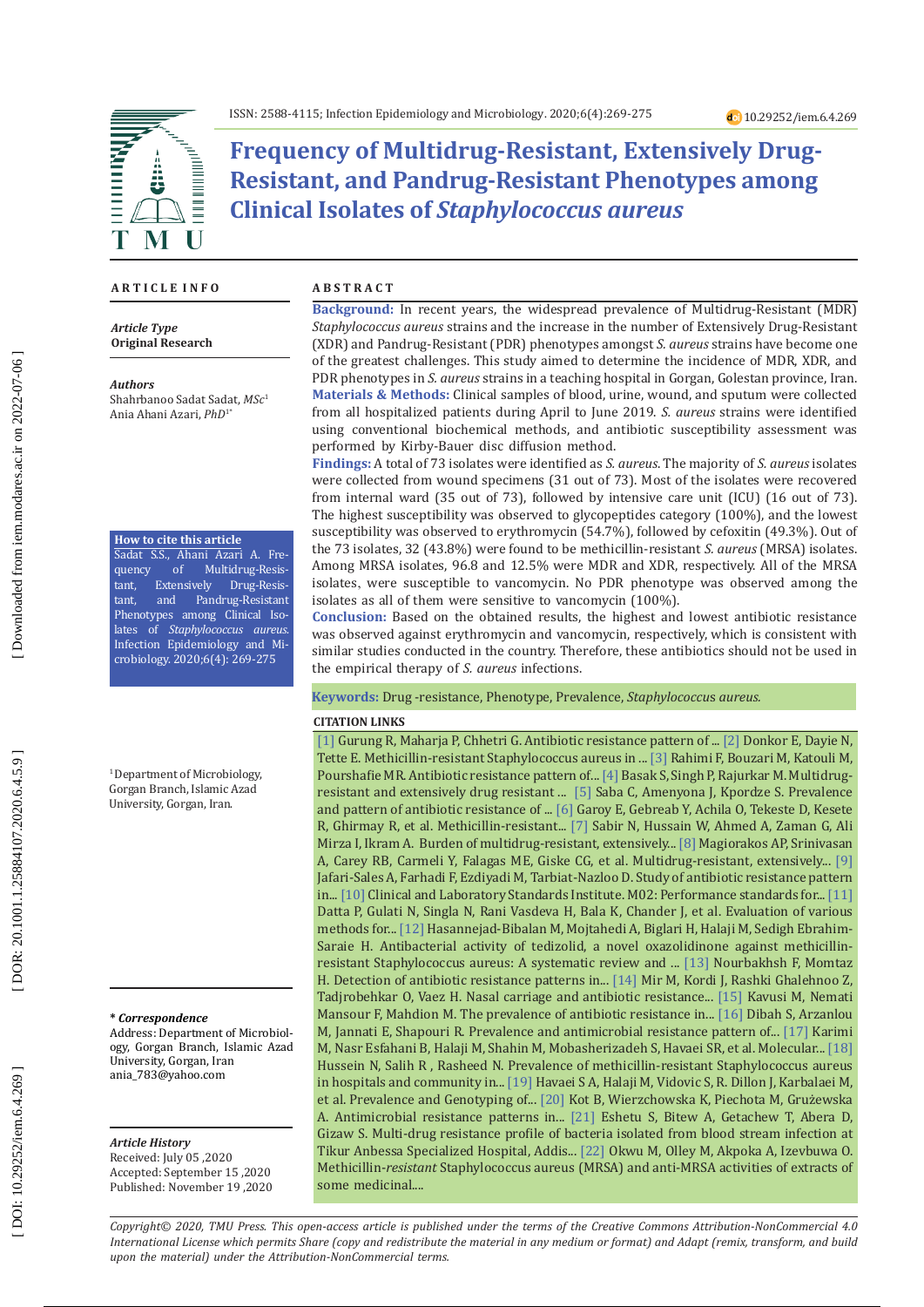## **Introduction**

*Staphylococcus aureus* is found everywhere in the environment and inhabits on the skin of approximately 20% of the world population as normal flora. Also , 60% of the population are sometimes asymptomatic carriers of it during their life time. However, it is an opportunistic pathogen when entering the bloodstream and tissues  $[1]$ . *S. aureus* is responsible for both communityacquired and hospital-acquired infections. It causes a wide variety of diseases, including skin infections, pneumonia, osteomyelitis,<br>meningitis, toxic shock syndrome, meningitis, endocarditis, and septicemia [2].

At present, *S. aureus* is the most important and the second leading cause of infection among hospitalized patients and outpatients, respectively. In recent years, it has become the most important cause of nosocomial pneumonia and a major cause of bloodstream infections worldwide [3]. This bacterium is able to adapt to different antibiotics and environmental conditions  $[1, 3]$ ; thus, it could rapidly develop antibiotic resistance and spread in the hospital environment [4]. As a result, multidrug resistant (MDR) *S. aureus*  strains including methicillin-resistant *S. aureus* (MRSA) have emerged <sup>[3]</sup>. The emergence and spread of MDR strains is a serious global threat to public health and treatment of staphylococcal infections [1]. Infections caused by these organisms are a serious threat, especially for patients, as they increase morbidity, mortality, length of hospital stay, and costs  $[4]$ . Currently, MRSA annually causes nearly 95,000 cases of invasive infections and 19,000 deaths in the USA, which is higher than the mortality rates of other threatening diseases such as AIDS, hepatitis, and combined tuberculosis and influenza [5]. Therefore, knowledge of regional antimicrobial resistance profiles and prevalence of MRSA could be useful for physicians in policy-making related to

empirical therapies, healthcare settings, and infection control within the country  $[6]$ .

Recently, there have been some reports about the widespread prevalence of MDR *S. aureus* strains and also the increase in the number of extensively drug resistant (XDR) and pan drug resistant (PDR) phenotypes amongst *S. aureus* strains all over the world [7].

**Objectives:** The present study aimed to determine the incidence of MDR, XDR, and PDR phenotypes in *S. aureus* strains in a teaching hospital in Gorgan, Golestan province, Iran. As described by Magiorakos et al. (2012), MDR is defined as non-susceptibility to  $\geq 1$ antimicrobial agent in ≥3 antimicrobial categories, XDR is defined as non-susceptibility to ≥1 antimicrobial agent in all the antimicrobial categories, except in ≤2, and PDR is defined as non-susceptibility to all antimicrobial agents in all antimicrobial categories. In addition, according to Magiorakos et al. (2012), a MRSA is always considered as MDR [8].

## **Materials and Methods**

**Sample collection and Identification:** In this cross-sectional descriptive study, *S. aureus* strains were collected from patients admitted to an educational hospital in Gorgan, Northeast of Iran, from April to June 2019. They were collected<br>from patients' clinical specimens. from patients' clinical specimens, including blood, urine, wound, and sputum samples. The isolates were transferred to the laboratory of Islamic Azad University, Information patients, including sex, age, sample type, and admission ward type was recorded anonymously. To confirm the isolates, they were cultured on Manitol salt agar (Himedia Company, India) aseptically, and the plates were incubated at 37 ∘ C for 24 hrs under aerobic conditions. Then the isolates were identified based of Gram staining, colonial morphology, catalase, OF, DNase, and Coagulase tests [9].

DOI: 10.29252/iem.6.4.269

DOR: 20.1001.1.25884107.2020.6.4.5.9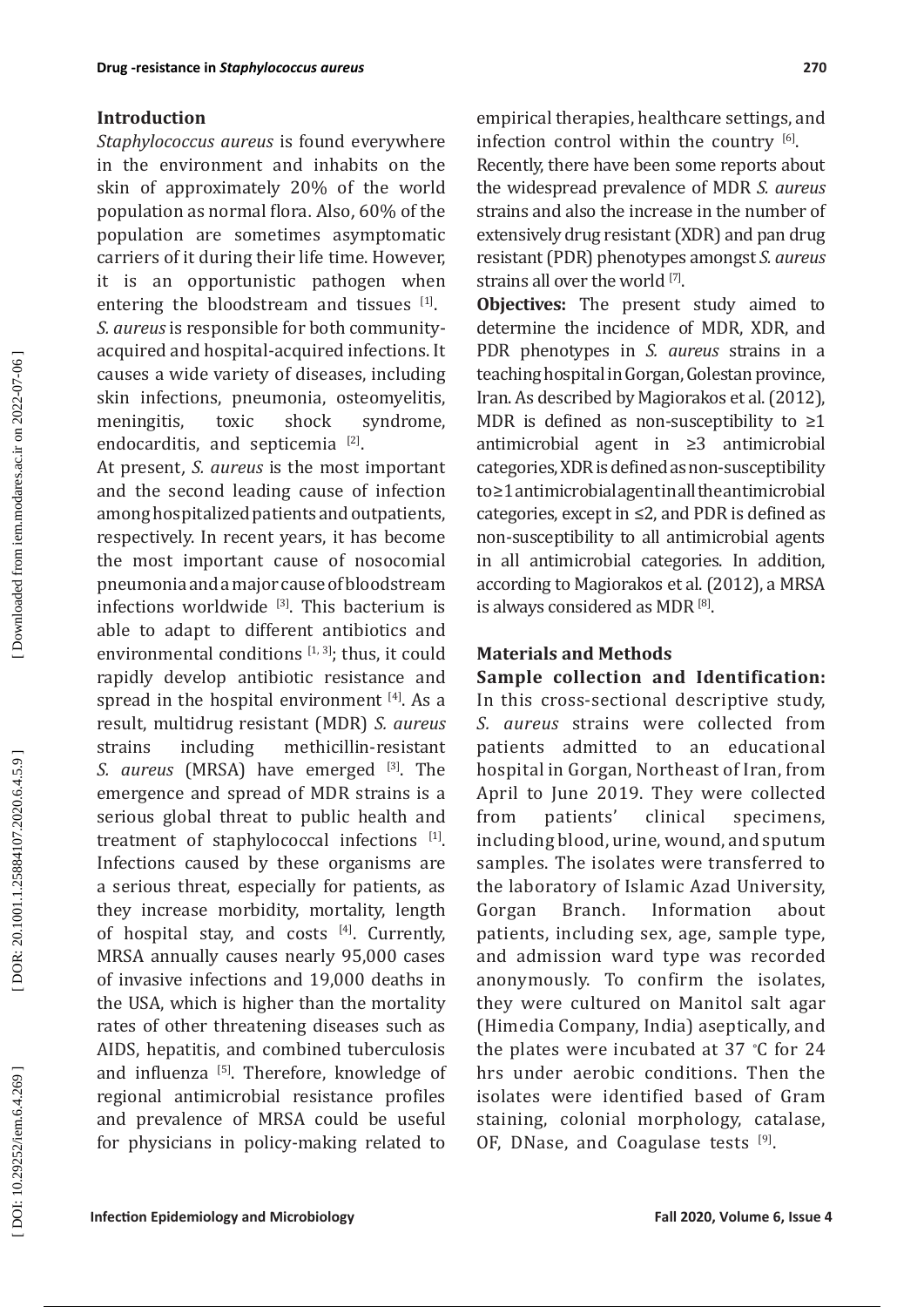**Antibiotic Susceptibility Assessment**: Antimicrobial susceptibility tests were performed for the isolates according to the Clinical and Laboratory Standards Institute (CLSI) guidelines using the Kirby-Bauer disk diffusion method [10]. In this study, *S. aureus* ATCC 29213 strain (provided by Tehran University, Faculty of veterinary medicine) was used as a quality control. After incubation at 37°C for 18 hrs, the results were interpreted by measuring the inhibition zone diameter against each of the isolates. The susceptibility of the test isolates to each antibiotic was interpreted according to CLSI guidelines. Methicillin resistance was evaluated using 30 μg cefoxitin disk (≤21 mm indicated MRSA) and 1 μg oxacillin disk  $(≤10$  mm indicated MRSA)<sup>[11]</sup>. The isolated bacteria were classified as MDR, XDR, and PDR as described by Magiorakos et al. (2012) <sup>[8]</sup>. The antimicrobial agents used to define MDR, XDR and PDR in *S. aureus* strains are shown in Table 2. All discs were obtained from MAST Company (MAST Chemical Co, UK). Data were analyzed by SPSS software Version 16 using Chi-square test. A *p*-value less than .05 ( *p*<.05) was considered as statistically significant.

# **Findings**

A total of 73 isolates were identified as *S. aureus*. Of which 26 (35.5%) and 47 (64.5%) isolates were from males and females, respectively. The highest incidence rate of *S. aureus* (35.5%) was in the age group of 20 to 40 years. The majority of *S. aureus* isolates were collected from wound (31 out of 73) and sputum (19 out of 73) samples. Most of the isolates were recovered from internal ward (35 out of 73), followed by intensive care unit (ICU) (16 out of 73). The characteristics of 73 *S. aureus* strains isolated are showed in Table 1. There was no significant difference between different age groups and hospital

**Table 1)** Characteristics of 73 *S. aureus* strains isolated from different samples and wards

| <b>Age Groups</b><br><b>Variables</b> | <b>Total</b><br>No $(\%)$ | $0 - 20$<br>No(%) | $20 - 40$<br>No(%) | 40-60<br>No(%) | >60<br>No(%) | P-Value  |  |
|---------------------------------------|---------------------------|-------------------|--------------------|----------------|--------------|----------|--|
| Ward                                  | Internal 35 (47.9)        | 0(0)              | 20(57.1)           | 10(28.5)       | 5(14.2)      |          |  |
|                                       | ICU 16 (21.9)             | 0(0)              | 2(12.5)            | 4(25)          | 10(62.5)     |          |  |
|                                       | <b>Neonatal 7 (9.5)</b>   | 7(100)            | 0(0)               | 0(0)           | 0(0)         |          |  |
|                                       | Burn 4 (5.4)              | 0(0)              | 4(100)             | 0(0)           | 0(0)         | 0.076    |  |
|                                       | Infectious 2 (2.73)       | 0(0)              | 0(0)               | 2(100)         | 0(0)         |          |  |
|                                       | Orthopedic 3 (4.1)        | 3(100)            | 0(0)               | 0(0)           | 0(0)         |          |  |
|                                       | Surgery $6(8.2)$          | 0(0)              | 0(0)               | 3(50)          | 3(50)        |          |  |
| Specimens                             | Wound 31 (42.4)           | 0(0)              | 8(25.8)            | 6(19.3)        | 17 (54.8)    | $*0.037$ |  |
|                                       | Urine 16 (21.9)           | 0(0)              | 3(18.7)            | 5(31.2)        | 8(50)        |          |  |
|                                       | Blood 7 (9.5)             | 2(28.5)           | 1(30)              | 2(28.5)        | 2(28.5)      |          |  |
|                                       | Sputum 19 (26)            | 3(15.7)           | 3(15.7)            | 6(31.5)        | 7(36.8)      |          |  |

\*Significant difference between the study groups based on the Chi-Square test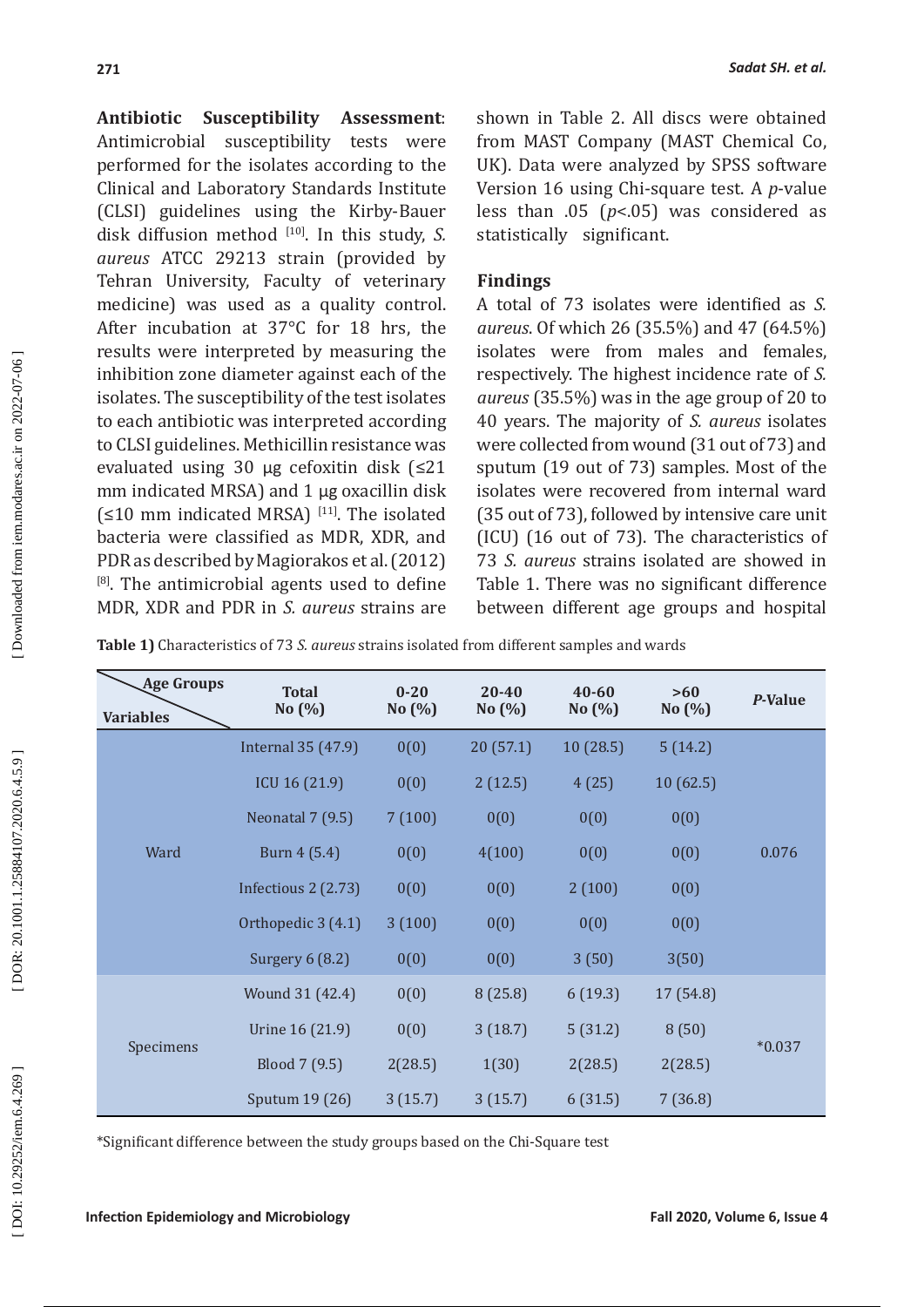| <b>Antimicrobial Categories</b> | <b>Antimicrobial Agents</b>              | Number of Isolates (%) |             |           |  |
|---------------------------------|------------------------------------------|------------------------|-------------|-----------|--|
|                                 |                                          | $\mathbf{R}$           | $\mathbf I$ | S         |  |
| Aminoglycosides                 | Gentamicin $(10 \mu g)$                  | 4(5.4)                 | 2(2.7)      | 67 (91.7) |  |
| Ansamycins                      | Rifampin $(10 \mu g)$                    | 5(6.8)                 | 0(0)        | 68 (93.1) |  |
| Anti-staphylococcal b-lactams   | Oxacillin $(1 \mu g)$                    | 32(43.8)               | 0(0)        | 41(56.1)  |  |
|                                 | Cefoxitin $(30 \mu g)$                   | 36(49.3)               | 0(0)        | 37(50.6)  |  |
| Fluoroquinolones                | Ciprofloxacin $(5 \mu g)$                | 8(10.9)                | 3(4.1)      | 62 (84.9) |  |
| Folate pathway inhibitors       | Trimethoprim-sulphamethoxazole (1.25 µg) | 11(15)                 | 1(1.3)      | 61(83.5)  |  |
| Glycopeptides                   | Vancomycin $(30 \mu g)$                  | 0(0)                   | 0(0)        | 73 (100)  |  |
| Macrolides                      | Erythromycin $(30 \mu g)$                | 40(54.7)               | 9(12.3)     | 24 (32.8) |  |
| Tetracyclines                   | Doxycycline $(30 \mu g)$                 | 31(42.4)               | 4(5.4)      | 38 (52)   |  |
| Lincosamides                    | Clindamycin $(2 \mu g)$                  | 14(19.1)               | 2(2.7)      | 57(78)    |  |

**Table 2)** Antimicrobial susceptibility of 73 *S. au*reus isolates against 10 antimicrobial agents

wards under study in terms of the isolation rate ( *p*=.076).

Antimicrobial susceptibility of 73 *S. aureus* isolates against 10 antimicrobial agents from 9 categories is shown in Table 2. The highest susceptibility was shown to glycopeptides category (100%), and the lowest susceptibility was shown to erythromycin (54.7%), followed by cefoxitin (49.3%). Out of the 73 isolates, 32 (43.8%) were found to be MRSA. Among MRSA isolates, 96.8 and 12.5% were MDR and XDR, respectively. All MRSA isolates exhibited susceptibility to vancomycin. No PDR phenotype was observed among the isolates, as all the isolates were sensitive to vancomycin (100%).

# **Discussion**

In recent years, the widespread prevalence of MDR *S. aureus* strains, the increase in the number of XDR and PDR phenotypes amongst *S. aureus* strains, and the limited therapeutic options for invasive infections caused by

drug-resistant strains have become one of the greatest challenges  $[7, 12]$ . Therefore, Knowledge of regional antimicrobial resistance patterns and prevalence of various phenotypes of drug resistance among clinical isolates of *S. aureus* could be useful for physicians in policy-making related to empirical therapies, hospital settings, and infection control within the country  $[6]$ . The present study aimed to determine the incidence of MDR, XDR, and PDR phenotypes in *S. aureus* strains in a teaching hospital in Gorgan, Golestan province, Iran.

In this study, the highest antibiotic resistance was observed against erythromycin (54.7%), which is consistent with similar studies in Shahrekord, Zabol, and Tehran  $[13-15]$ . In agreement with some studies results, more than 90% of the isolates were susceptible to vancomycin  $[1, 3, 15-17]$ . Out of the 73 isolates, 32 (43.8%) were MRSA, this finding is in line with the results of the studies by Dibah et al. (2014)

Downloaded from iem.modares.ac.ir on 2022-07-06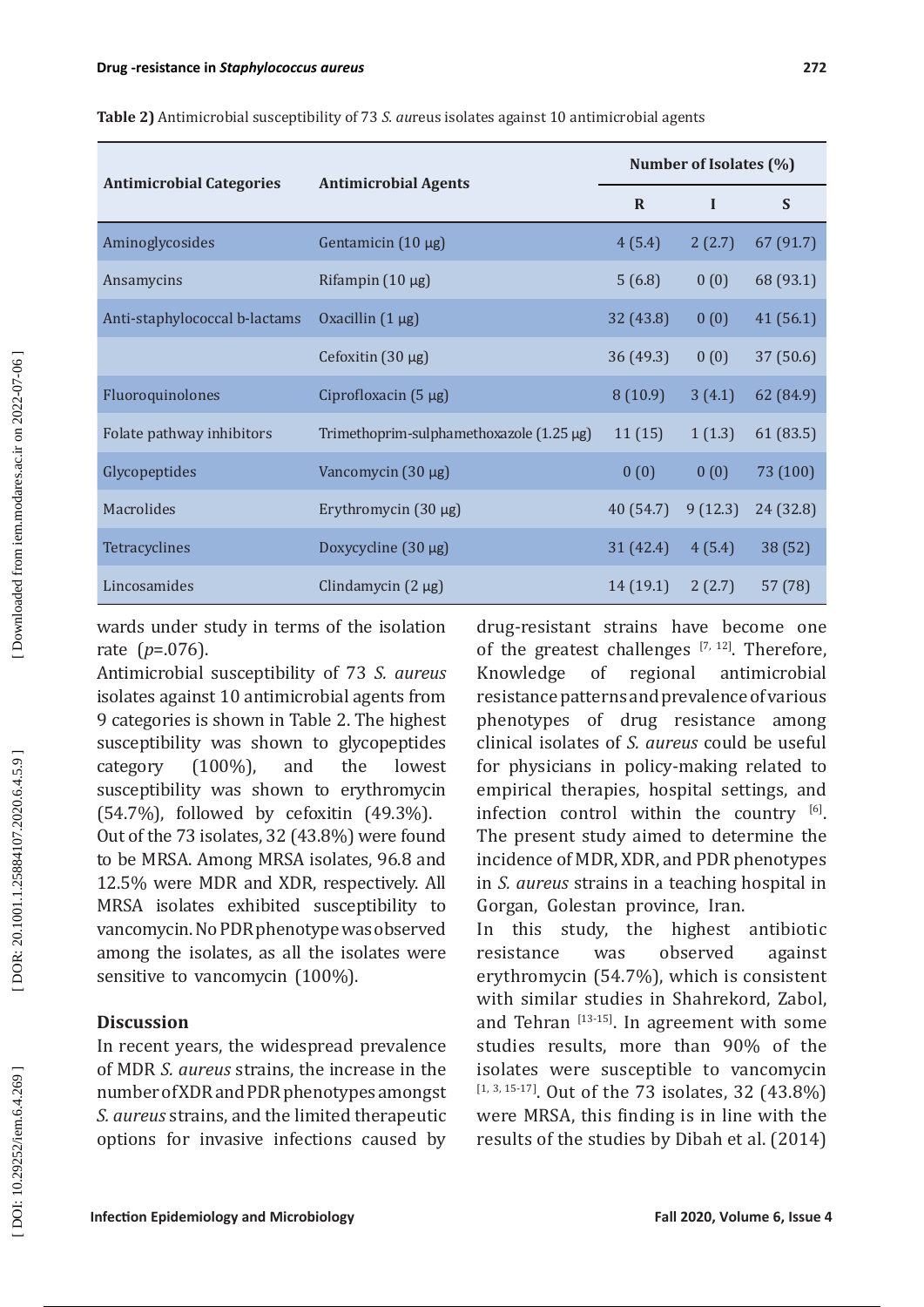$[16]$  and Mir et al. (2019)<sup>[14]</sup> in Ardabil and Zabol, respectively; however, dissimilar prevalence rates have been reported by other researchers in Iran and other countries [1,3, 5, 7, 9, 13, 17, 18-19].

Among MRSA isolates, 96.8% were found to be MDR, which is similar to the finding of Kot et al.  $(2020)$  in Poland  $[20]$ . Based on the obtained results, 12.5% of MRSA isolates were XDR, while in the studies of Sabir et al. (2020) and Eshetu et al. (2018), 20 and 0.5% of the isolates were characterized as  $XDR$ <sup>[7, 21]</sup>. In the current study, none of the isolates were PDR, but in a study from Pakistan, 13.3% of the isolates were PDR [6].

Considering the results of all the mentioned studies, including the present study, the susceptibility rate of *S. aureus* isolates to antimicrobial agents and the incidence of drug-resistant isolates vary in different geographical regions. The prevalence rate of MDR, XDR, and PDR strains could be varied from 43 to 92.9, 0.5 to 20, and 0 to 13.3%, respectively [3, 6, 20-21]. Differences in antibiotics used, geographical distribution of resistant strains, and history of antibiotic use may be the reasons for these differences [4].

Knowledge of regional antimicrobial resistance profiles and prevalence of MRSA could be useful for adopting appropriate strategies to control the spread of resistant strains. Thus, detection, infection control policies, and tracking antibiotic resistance are highly suggested. Finally, sensible use of antibiotics, antibiogram testing to select a suitable antibiotic for infections treatment, and prevention of self-medication seem to be inevitable measures.

The limitation of the present study is that this study was a single-center study performed for only a three-month period in a teaching hospital in Gorgan. To reveal the growing trend of infections caused by drugresistant bacteria with different phenotypes, performing a multicenter study involving all types of medical systems in the region for at least one year is recommended.

# **Conclusion**

Today, the emergence of MRSA and drugresistant strains with different phenotypes has become a major concern worldwide [22]. In this study, the highest and lowest antibiotic resistance was observed to erythromycin and vancomycin, respectively, which is consistent with similar studies conducted in the country. In addition, the incidence of MRSA among the isolates was 43.8%, which emphasizes the importance of local and continuous monitoring of MRSA and MDR strains to reduce the threat of antimicrobial resistance as a current global challenge.

**Acknowledgements:** This article was extracted from a master's thesis by Shahrbanoo Sadat Sadat . The Department of Microbiology, Islamic Azad University, Branch is acknowledged for providing facilities to accomplish the present study.

**Ethical Permissions:** This study was approved by the Academic Committee of Islamic Azad University, Gorgan Branch. **Conflicts of Interests:** The authors declared no conflict of interests.

**Authors' Contribution:** Conceptualization: AAA; Data curation and formal analysis: SSS; Investigation: SSS; Methodology and project administration: AAA; Supervision: AAA; Validation: AAA; Writing of original draft: AAA; Writing, reviewing, and editing: AAA. **Fundings:** None declared by authors **.**

**Consent of participate:** Not Applicable.

## **References**

1. Gurung R, Maharja P, Chhetri G. Antibiotic resistance pattern of Staphylococcus aureus with reference to MRSA isolates from pediatric patients. Future Sci OA.

DOI: 10.29252/iem.6.4.269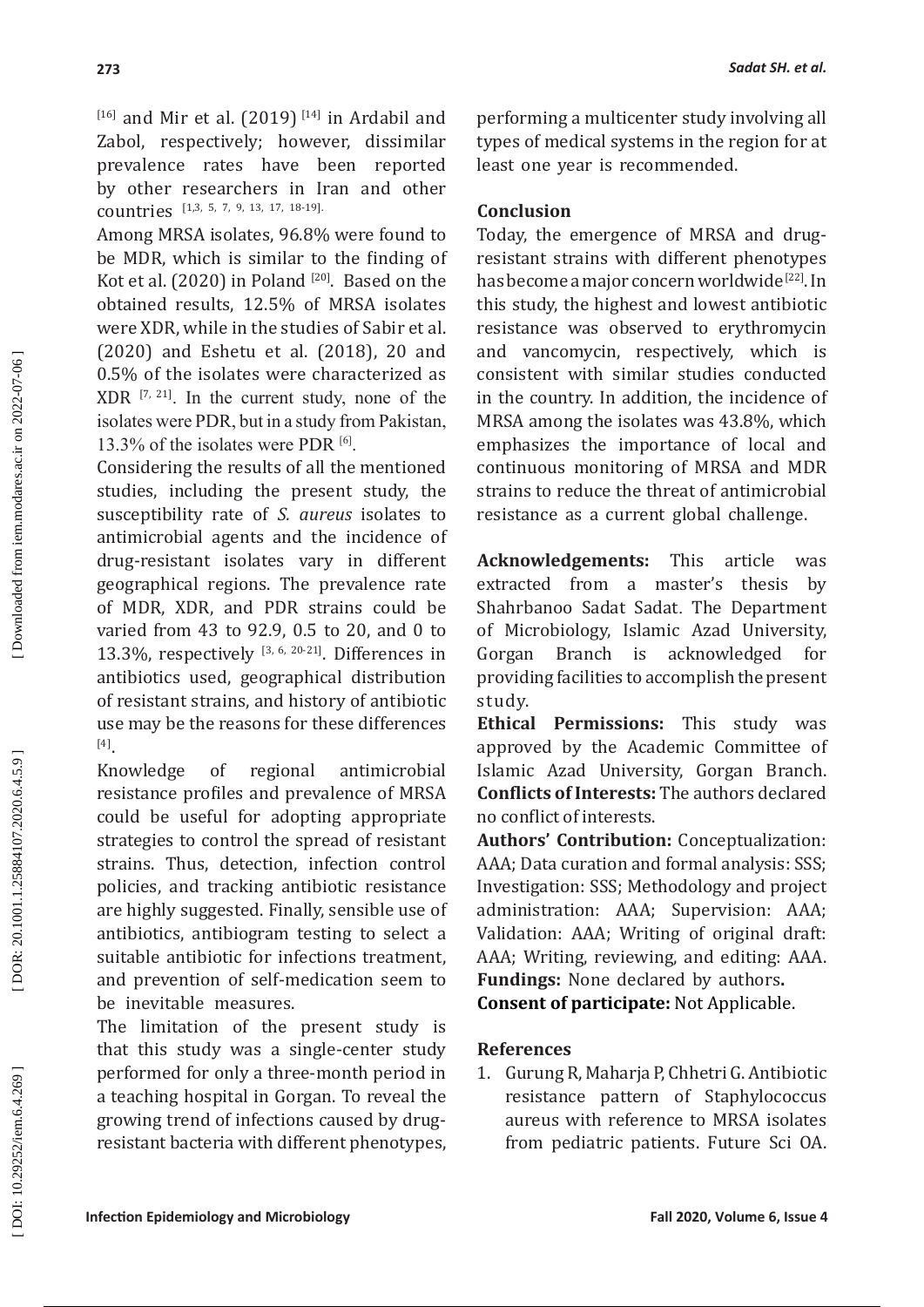2020; 6(4):1-12.

- 2. Donkor E, Dayie N, Tette E. Methicillinresistant Staphylococcus aureus in Ghana: Past, Present, and Future. Microb Drug Resist. 2019; 25(5):717-24.
- 3. Rahimi F, Bouzari M, Katouli M, Pourshafie MR. Antibiotic resistance pattern of methicillin resistant and methicillin sensitive Staphylococcus aureus isolates in Tehran, Iran. Jundishapur J Microbiol. 2013; 6(2):144-9.
- 4. Basak S, Singh P, Rajurkar M. Multidrugresistant and extensively drug resistant bacteria: A study. J Pathog. 2016; 2016.
- 5. Saba C, Amenyona J, Kpordze S. Prevalence and pattern of antibiotic resistance of Staphylococcus aureus isolated from door handles and other points of contact in public hospitals in Ghana. Antimicrob Resist Infect Control. 2017; 6(1):1-6.
- 6. Garoy E, Gebreab Y, Achila O, Tekeste D, Kesete R, Ghirmay R, et al. Methicillinresistant Staphylococcus aureus (MRSA): Prevalence and antimicrobial sensitivity pattern among patients— A multicenter study in Asmara, Eritrea. Can J Infect Dis Med. 2019; 2019: 1-9.
- 7. Sabir N, Hussain W, Ahmed A, Zaman G, Ali Mirza I, Ikram A. Burden of multidrugresistant, extensively drug-resistant and pandrug-resistant superbugs isolated from various indoor microbiological specimens of tertiary care centers Rawalpindi. Pak Armed Forces Med J. 2020; 70(1):79-85.
- 8. Magiorakos AP, Srinivasan A, Carey RB, Carmeli Y, Falagas ME, Giske CG, et al. Multidrug-resistant, extensively drugresistant and pandrug-resistant bacteria: An international expert proposal for interim standard definitions for acquired resistance. Clin Microbiol Infect. 2012; 18(3):268–81.
- 9. Jafari-Sales A, Farhadi F, Ezdiyadi M,

Tarbiat-Nazloo D. Study of antibiotic resistance pattern in methicillinresistant Staphylococcus aureus isolated from clinical samples of hospitals in Tabriz – Iran. Int J Biomed Public Health. 2018; 1(2):71-5.

- 10. Clinical and Laboratory Standards Institute. M02: Performance standards for antimicrobial disk susceptibility tests. Wayne, PA: Clinical and Laboratory Standards Institute; 2018.
- 11. Datta P, Gulati N, Singla N, Rani Vasdeva H, Bala K, Chander J, et al. Evaluation of various methods for the detection of meticillin-resistant Staphylococcus aureus strains and susceptibility patterns. J Med Microbiol. 2011; 60(11):1613-6.
- 12. Hasannejad-Bibalan M, Mojtahedi A, Biglari H, Halaji M, Sedigh Ebrahim-Saraie H. Antibacterial activity of tedizolid, a novel oxazolidinone against methicillinresistant Staphylococcus aureus: A systematic review and meta-analysis. Microb Drug Resist. 2019; 25(9):1330-7.
- 13. Nourbakhsh F, Momtaz H. Detection of antibiotic resistance patterns in Staphylococcus aureus strains isolated from patients admitted to Isfahan hospitals during 2014-2015. Feyz. 2015; 19(4):356-63.
- 14. Mir M, Kordi J, Rashki Ghalehnoo Z, Tadjrobehkar O, Vaez H. Nasal carriage and antibiotic resistance pattern of methicillin-resistant Staphylococcus aureus isolates from clinical staffs of a referral hospital, Zabol, Iran. Int J Basic Sci Med. 2019; 4(2):81-5.
- 15. Kavusi M, Nemati Mansour F, Mahdion M. The prevalence of antibiotic resistance in methicillin-resistant Staphylococcus aureus and the determination of aminoglycoside resistance gene aac(6΄)- Ie/aph (2˝) isolated from hospitalized patients in Imam Hossein, Loghman Hakim, and Pars hospitals in Tehran

DOI: 10.29252/iem.6.4.269